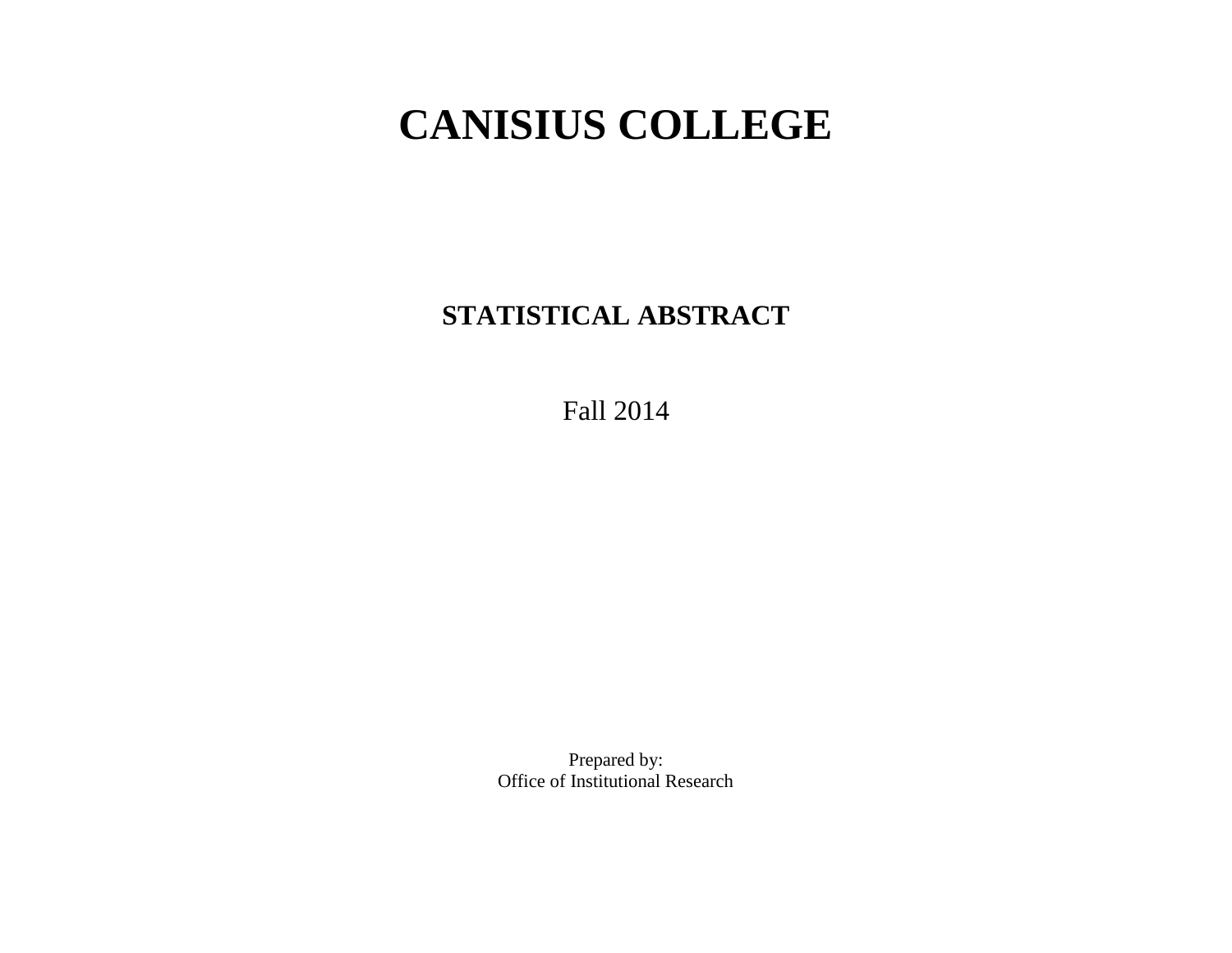# **Canisius College at a Glance**

|                                   | Undergrad.       | Graduate | <b>Total</b> |
|-----------------------------------|------------------|----------|--------------|
| Enrollment, Fall 2014             | 2868             | 1313     | 4181         |
| Enrollment, Fall 2013             | 3084             | 1453     | 4537         |
| Percent Change in Enrollment      | $-7.0%$          | $-9.6%$  | $-7.8%$      |
|                                   |                  |          |              |
| Number Full-time                  | 2725             | 562      | 3287         |
| Number Part-time                  | 143              | 751      | 894          |
|                                   |                  |          |              |
| Percent Full-time                 | 95.0%            | 42.8%    | 78.6%        |
| Percent Part-time                 | 5.0%             | 57.2%    | 21.4%        |
|                                   |                  |          |              |
| Credit Hours Attempt. Fall 2014   | 42582            | 9712     | 52294        |
| Credit Hours Attempt. Fall 2013   | 44682            | 10752    | 55434        |
| Percent Change in CH Attempted    | $-4.7%$          | $-9.7%$  | $-5.7%$      |
|                                   |                  |          |              |
| FTE, Fall 2014                    | 2774             | 978      | 3752         |
| <b>FTE, Fall 2013</b>             | $\frac{2910}{ }$ | 1086     | 3996         |
| Percent Change in FTE             | $-4.7%$          | $-9.9%$  | $-6.1%$      |
|                                   |                  |          |              |
| <b>Enrollment by College</b>      |                  |          |              |
| College of Arts and Sciences      | 152              | 71       | 1613         |
| School of Education & Human Serv. | 108              | $\theta$ | 108          |
| <b>Wehle School of Business</b>   | 394              | 955      | 1349         |
| No College Designated             | 824              | 287      | 1111         |
|                                   |                  |          |              |
|                                   |                  |          |              |
| <b>Enrollment by Gender</b>       |                  |          |              |
| <b>Percent Male</b>               | 46.9%            | 39.7%    | 44.7%        |
| <b>Percent Female</b>             | 53.1%            | 60.3%    | 55.3%        |
|                                   |                  |          |              |
| <b>Average Age</b>                |                  |          |              |
|                                   |                  |          |              |
| On-campus Resident                | 1266             | 29       | 1295         |
| <b>Percent Resident</b>           | 44.1%            | 2.2%     | 31.0%        |
|                                   |                  |          |              |
|                                   |                  |          |              |

| <b>Enrollment by Ethnicity</b>          | <b>Number</b>  | Percentage |
|-----------------------------------------|----------------|------------|
| American Indian/Alaska Native           | 13             | 0.3%       |
| Asian                                   | 73             | 1.7%       |
| <b>Black/African American</b>           | 280            | 6.7%       |
| Hispanic                                | 184            | 4.4%       |
| Native Hawaiian / Pacific Islander      | $\mathfrak{D}$ | 0.05%      |
| Non-resident Alien                      | 195            | 4.7%       |
| Two or more races                       | 63             | 1.5%       |
| Unknown                                 | 278            | 6.6%       |
| White                                   | 3093           | 74.0%      |
| <b>Enroll.</b> by Entering CH Earned    |                |            |
| 0 to 29                                 | 872            | 20.9%      |
| 30 to 59                                | 629            | 15.0%      |
| 60 to 89                                | 667            | 16.0%      |
| 90 and greater                          | 700            | 16.7%      |
| Graduate                                | 1313           | 31.4%      |
| <b>Enrollment by Student Type</b>       |                |            |
| UG, Continuing                          | 2026           | 48.5%      |
| UG, Cross Registered                    | 8              | 2.0%       |
| UG, High School Students                | 1              | 0.0%       |
| UG, New First Time (Includes Kings)     | 613            | 14.7%      |
| UG, Re-admit                            | 3              | 0.07%      |
| UG, Transfer (Includes Kings)           | 94             | 2.2%       |
| UG, Transient                           | 24             | 0.6%       |
| UG, Visiting                            | 23             | 0.6%       |
| Grad, Continuing (Includes Kings)       | 860            | 20.6%      |
| Grad, New First Time                    | 423            | 10.1%      |
| Grad, Visiting, 5; Tran 9; Re-Admit 16  | 30             | 0.7%       |
| <b>Enrollment by Residency</b>          |                |            |
| Canadian                                | 94             | 2.2%       |
| <b>International-Non Canadian</b>       | 107            | 2.6%       |
| <b>New York Resident</b>                | 3532           | 84.5%      |
| Out-of-State Resident                   | 437            | 10.5%      |
| Unknown                                 | 11             | 0.3%       |
| Receiving Fed Pell Grants FT Undergrad. | 872            | 32.0%      |
| Receiving Fed Pell Grants PT Undergrad. | 4              | 2.8%       |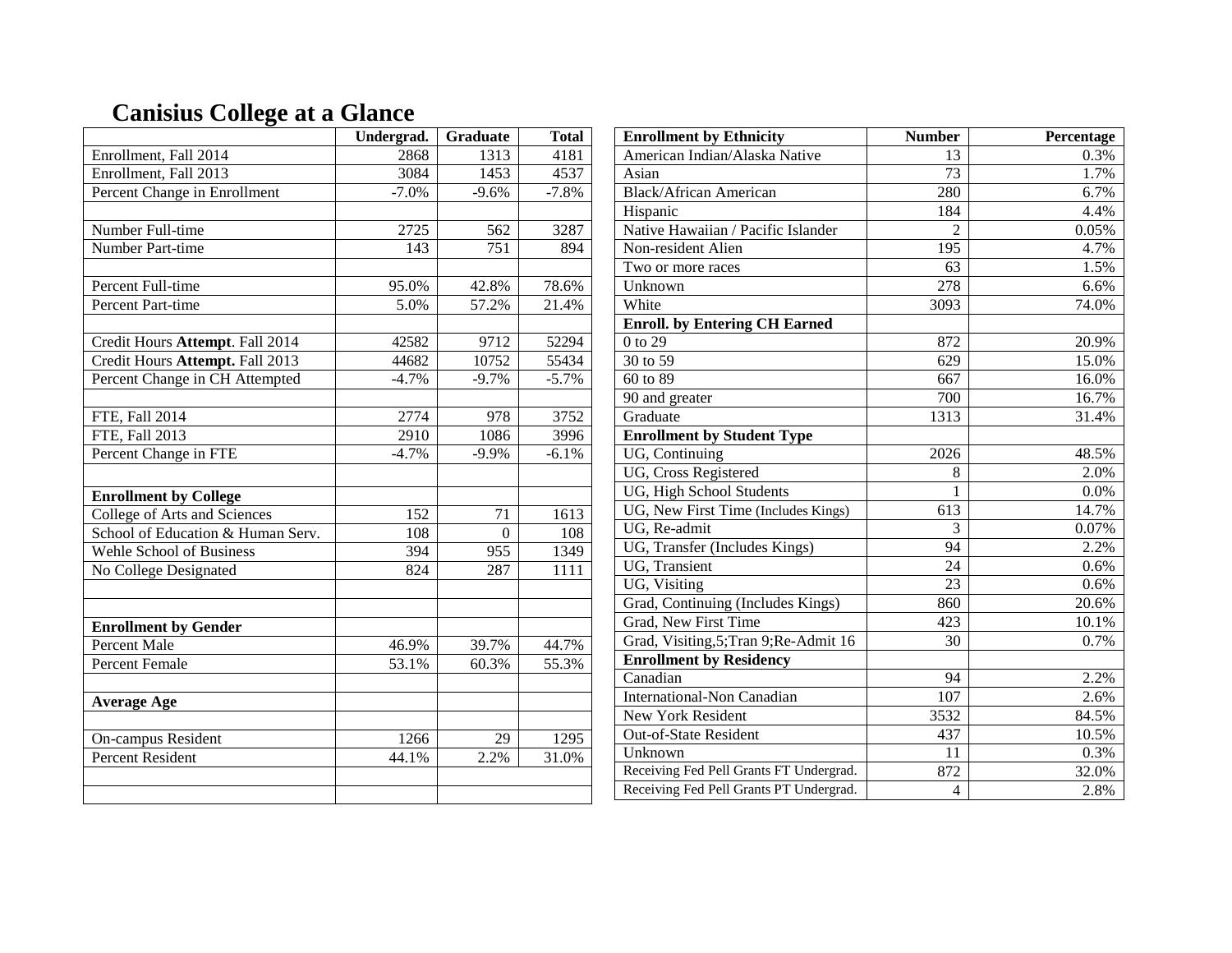# **ENROLLMENTS BY MAJOR**

\*Includes double counting

## COLLEGE OF ARTS & SCIENCES

### *Undergraduate Programs*

| Code                      | Major                                                                   | Count           |
|---------------------------|-------------------------------------------------------------------------|-----------------|
| <b>ABEC</b>               | Animal Behavior                                                         | 188             |
| <b>AHM</b>                | <b>Art History</b>                                                      | 6               |
| <b>ANT</b>                | Anthropology                                                            | 17              |
| <b>BCH</b>                | Biochemistry                                                            | 49              |
| <b>BCHA</b>               | Biochemistry, ACS Certified                                             | 5               |
| <b>BIF</b>                | <b>Bioinformatics</b>                                                   | 12              |
| <b>BIO</b>                | <b>Biology</b>                                                          | 249             |
| <b>CHM</b>                | Chemistry                                                               | 17              |
| <b>CHM</b>                | Chemistry, ACS Certified                                                | 3               |
| <b>CHM</b>                | Chemistry, Health Professions                                           | 16              |
| CLLA                      | <b>Classical Languages</b>                                              | 0               |
| CLSG                      | Classics, Greek                                                         | 4               |
| <b>CLSL</b>               | Classics, Latin                                                         | 3               |
| <b>COM</b>                | <b>Communication Studies</b>                                            | 160             |
| <b>CRJ</b>                | Criminal Justice                                                        | 101             |
| <b>CRW</b>                | <b>Creative Writing</b>                                                 | 47              |
| $\csc$                    | <b>Computer Science</b>                                                 | 64              |
| <b>CSC1</b>               | <b>Computer Science</b>                                                 | 2               |
| <b>CSCC</b>               | <b>Computer Science Certificate</b>                                     | 0               |
| <b>DMA</b>                | Digital Media Arts                                                      | 64              |
| <b>ECON</b>               | Economics                                                               | 38              |
| <b>EN22</b>               | Pre-engineering $2+2$                                                   | 1               |
| <b>EN32</b>               | Pre-engineering $3+2$                                                   | $\overline{0}$  |
| <b>ENG</b>                | English                                                                 | 78              |
| <b>ENGR</b>               | Pre-Engineering                                                         | 14              |
| <b>ENV</b>                | <b>Environmental Sciences</b>                                           | 12              |
| <b>EUR</b>                | <b>European Studies</b>                                                 | $\overline{11}$ |
| <b>EVST</b>               | <b>Environmental Studies</b>                                            | 22              |
| <b>FRC</b>                | French                                                                  | 11              |
| <b>GER</b>                | German                                                                  | 17              |
| <b>HIS</b>                | History                                                                 | 55              |
| <b>INT</b>                | <b>International Relations</b>                                          | 64<br>23        |
| <b>JRN</b>                | Journalism<br><b>Latin American Studies</b>                             | 4               |
| LAS                       |                                                                         | 37              |
| <b>MAT</b><br><b>MATS</b> | Mathematics<br>Mathematics & Statistics                                 | 3               |
| <b>MDT</b>                |                                                                         | $\overline{0}$  |
| <b>MLSC</b>               | <b>Clinical Laboratory Science</b><br><b>Medical Laboratory Science</b> | 15              |
| MUS                       | <b>Music</b>                                                            | 10              |
| <b>MUSP</b>               | Music Performance                                                       | 1               |
| PHI                       | Philosophy                                                              | $\overline{0}$  |
| PHIH                      | Philosophy, Hypatian Scholar                                            | 8               |
| PHII                      | Philosophy, Ignation Scholar                                            | 4               |
| <b>PHY</b>                | Physics                                                                 | 14              |
| PSC                       | Political Science                                                       | 107             |
| <b>PSY</b>                | Psychology                                                              | 272             |
| <b>RST</b>                | Religious Studies                                                       | 11              |
| SOC                       | Sociology                                                               | 45              |
| <b>SPA</b>                | Spanish                                                                 | 27              |
| <b>SSA</b>                | Social Sciences (AA), Adult Academic                                    | 0               |
| SSC                       | Social Sciences (BA), Adult Academic                                    | 0               |
| TLS                       | Technical/Liberal Studies                                               | 0               |
| <b>UND</b>                | Undecided                                                               | 94              |
| <b>URS</b>                | Urban Studies                                                           | 14              |
| WSTC                      | Women's Studies, Certificate                                            | 5               |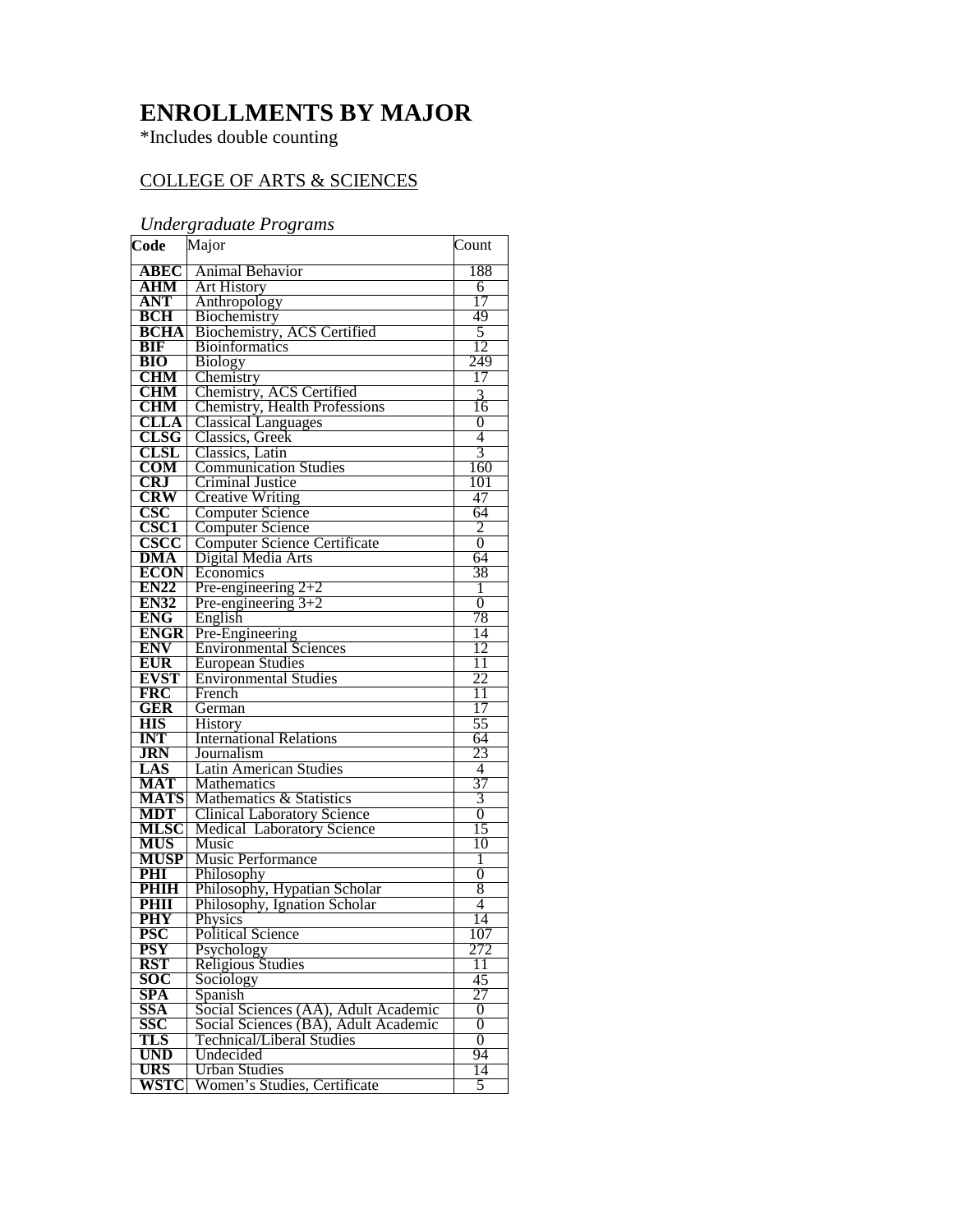## COLLEGE OF ARTS & SCIENCES

*Graduate Programs*

| Code        | Major                            | Count |
|-------------|----------------------------------|-------|
| <b>ANZO</b> | Anthrozoology                    |       |
| <b>ASNM</b> | Arts & Sciences Non-Matriculated |       |
| <b>COMG</b> | Communication & Leadership       |       |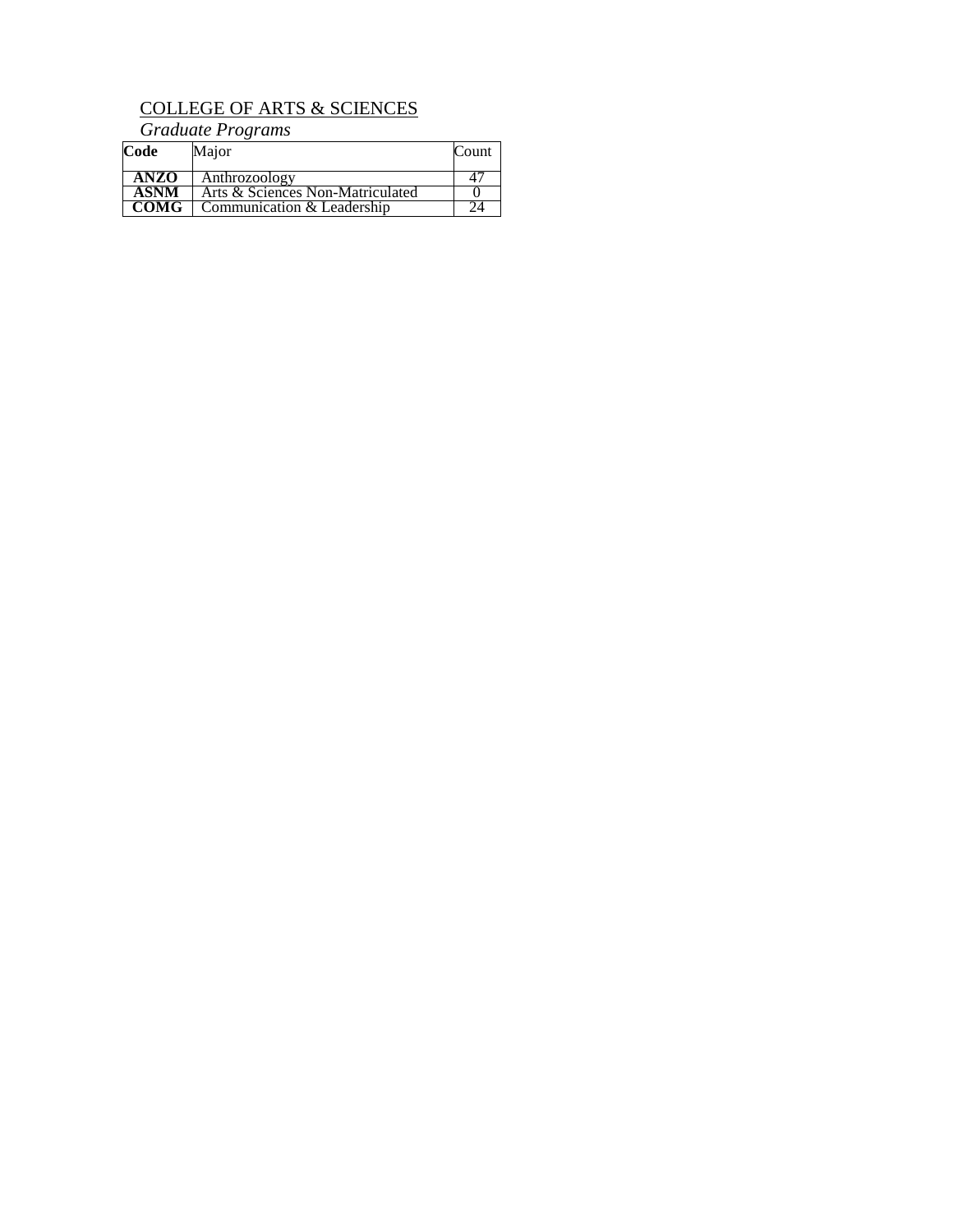# **ENROLLMENTS BY MAJOR Cont'd**

\*Includes double counting

## SCHOOL OF EDUCATION & HUMAN SERVICES

### *Undergraduate Programs*

| Code        | Major                                   | Count          |
|-------------|-----------------------------------------|----------------|
|             |                                         |                |
| ATM         | <b>Athletic Training</b>                | 61             |
| <b>ECCH</b> | Early Childhood/Childhood Education     | 26             |
| <b>EDAD</b> | <b>Adolescent Education</b>             | 38             |
| EDCH        | Childhood Education                     | 11             |
| EDEC        | <b>Early Childhood Education</b>        | 4              |
| ELG         | <b>Elementary Education</b>             | 0              |
| <b>HEW</b>  | Health & Wellness                       | 88             |
| <b>INDI</b> | Leadership/Comm. For Organization       |                |
| PEHL        | <b>Physical/Health Education</b>        | 38             |
| <b>PESS</b> | <b>Physical Education Sport Studies</b> | 12             |
| PHED        | <b>Physical Education, Birth-12</b>     | 0              |
| PS1         | CC2CC - NCCC Radiologic                 | $\overline{0}$ |
| PS5         | CC2CC - GCC Respiratory Care(OPS)       | $\overline{0}$ |
| PS8         | <b>Professional Tech Studies</b>        |                |
| PS9         | <b>Professional Tech Studies</b>        |                |
| <b>PS10</b> | Telecomm Technician (Verizon) (OPS)     | 0              |
| PS11        | Professional Technical Studies(OPS)     | 0              |
| <b>SPE</b>  | Special Education                       | 0              |
| <b>SPE1</b> | Special/Childhood Education, Grades 1-  | 52             |
| <b>SPEB</b> | Special/Early Childhood Education,      | 3              |
| SPMT        | <b>Sport Management</b>                 | 62             |
| UND         | Undecided                               | 2              |

## *Graduate Programs*

| Code                    | Major                                      | Count          |
|-------------------------|--------------------------------------------|----------------|
| <b>AUE1</b>             | <b>Adolescence Urban Education</b>         | I              |
| AUE3                    | Adolescence Urban Ed TESOL                 | $\overline{2}$ |
| AUE4                    | Adolescence Urban Bilingual Ed             | ī              |
| <b>CMHC</b>             | <b>Community Mental Health Counseling</b>  | 85             |
| $\overline{\text{CSH}}$ | Community & School Health (OPS)            | 22             |
| $\overline{\text{CSP}}$ | <b>College Student Personnel</b>           | 52             |
| CUA1                    | Childhood Urban Ed                         |                |
| CUA2                    | Childhood Urban Sp Ed                      | $\frac{2}{2}$  |
| CUA3                    | Childhood Ed TESOL                         |                |
| <b>CUA4</b>             | Childhood Urban Bilingual Ed               | 3              |
| EDA                     | School/Administration Supervision          | 11             |
| <b>EDAD</b>             | <b>Adolescent Education</b>                | 18             |
| <b>EDAO</b>             | Educational Administration, On-line        | 41             |
| EDBM                    | <b>Business &amp; Marketing Education</b>  | 4              |
| <b>EDCH</b>             | Childhood Education                        | 16             |
| <b>EDD</b>              | Deaf Education                             | 8              |
| EDD <sub>1</sub>        | Deaf Childhood Education Grades 1          | 5              |
| EDD7                    | Deaf Adolescence Education Grades 7        | $\overline{0}$ |
| EDDI                    | Differentiated Instruction                 | 26             |
| <b>EDG</b>              | <b>General Education</b>                   | 0              |
| EDN                     | General Education, Non-matriculated        | 10             |
| <b>EDS</b>              | Teacher Education                          | 0              |
| <b>EDT</b>              | <b>Education Technologies, Certificate</b> | 20             |
| EDTL2                   | Education Technologies & Emerging          | 5              |
| EDTL                    | <b>Teacher Leader Certificate</b>          | $\overline{0}$ |
| <b>GEEX</b>             | <b>Gifted Education Extension</b>          | $\overline{0}$ |
|                         | Health & Human Performance                 | 30             |
| HIT                     | <b>Health Information Technology</b>       | 9              |
| <b>LTCY</b>             | Literacy                                   | 14             |
| <b>MCXT</b>             | Middle Childhood Extension                 |                |
| <b>MSA</b>              | <b>Sport Administration</b>                | 52             |

| Code                 | Major                                  | Count            |
|----------------------|----------------------------------------|------------------|
| <b>NDEG</b>          | Non-Degree (OPS)                       |                  |
| NTC1                 | Applied Nutriton Cert, Track 1(OPS)    | $\overline{0}$   |
| NTR1                 | <b>Applied Nutrition, Track 1(OPS)</b> | 16               |
| NTR <sub>2</sub>     | Applied Nutrition, Track 2(OPS)        | 14               |
| <b>ONBS</b>          | <b>Bilingual Special Ed</b>            | 9                |
| ONES                 | <b>TESOL</b>                           | 51               |
| <b>ONLT</b>          | Literacy, On-line                      | 55               |
| ONPE                 | Physical Education, On-line            | 77               |
| <b>ONSA</b>          | Sport Administration, On-line          | $10\overline{5}$ |
| ONSB                 | School Building Leadership, On-line    | 44               |
| ONSD                 | School District Leadership, On-line    | 27               |
| ONTS                 | <b>TESOL Special Education</b>         | 1                |
| <b>OSBD</b>          | School Building/District Leader, On-   | 13               |
| <b>OTT</b>           | Online Teaching & Training             | $\overline{0}$   |
| <b>PEM</b>           | <b>Physical Education</b>              | $\overline{0}$   |
| <b>PHED</b>          | Physical Education, Birth-12           | 21               |
| <b>READ</b>          | <b>Reading Certification</b>           | $\overline{0}$   |
| <b>RES1</b>          | Respiratory Care, Track 1(OPS)         | 10               |
| <b>RES2</b>          | Respiratory Care, Track 2(OPS)         | 4                |
| <b>SAC</b>           | <b>School Agency Counseling</b>        | 41               |
| <b>SBDL</b>          | School Buiding/District Leader         | 5                |
| SBL                  | School Building Leadership             | 15               |
| $\operatorname{SDL}$ | School District Leadership             | 5                |
| SPE                  | Special Education                      | 0                |
| SPE1                 | Special Ed/Childhood Ed, Grades 1-6    | 4                |
| <b>SPE7</b>          | Special Education, Adolescent          | Ī                |
| <b>SPEA</b>          | Special Education, Advanced            | 11               |
| SPM1                 | Special Education, Childhood           | 14               |
| SPM7                 | Special Education, Adolescence         | 4                |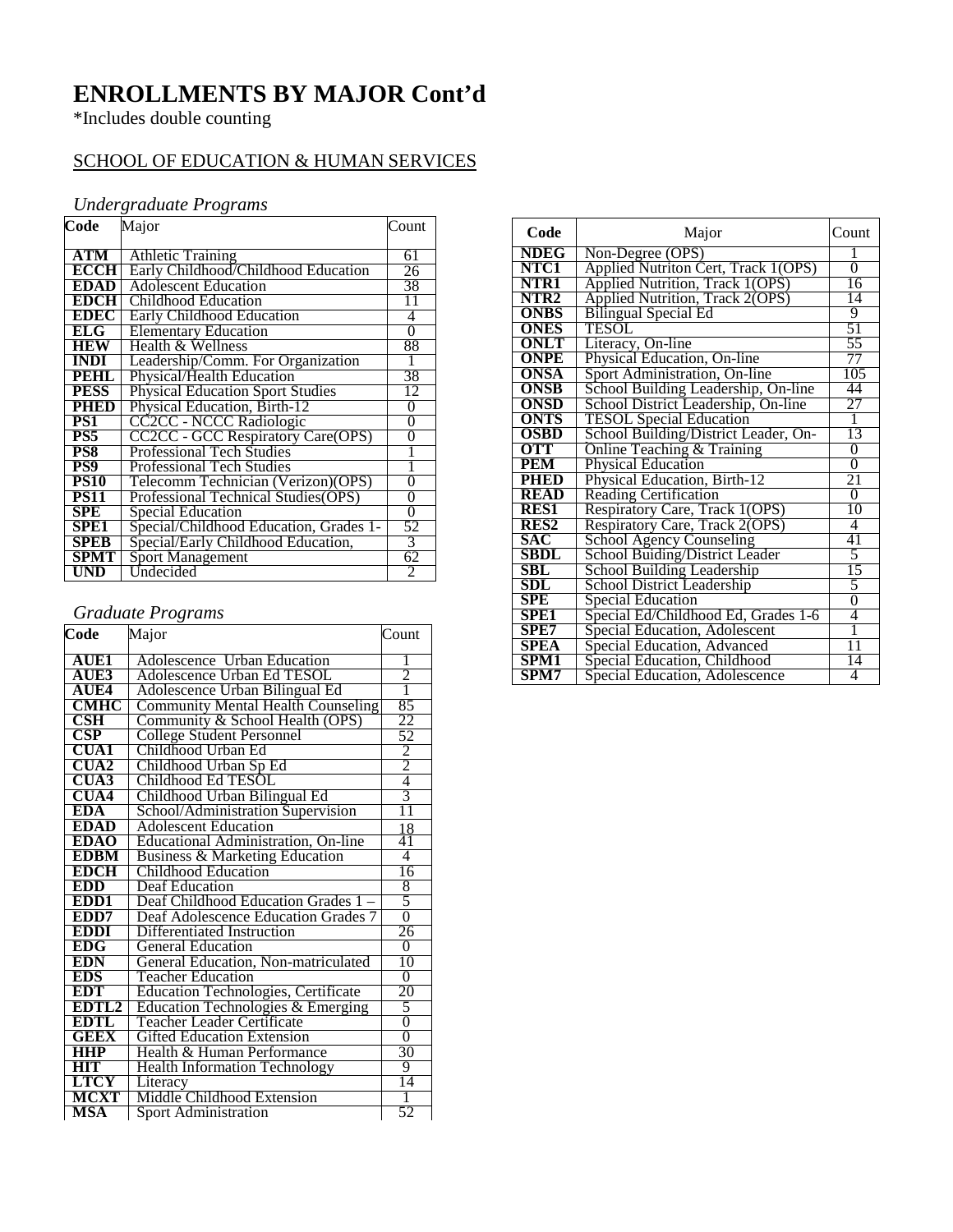# **ENROLLMENTS BY MAJOR Cont'd**

\*Includes double counting

### WEHLE SCHOOL OF BUSINESS

## *Undergraduate Programs*

| Code        | Major                                 | Count |
|-------------|---------------------------------------|-------|
| <b>ACC</b>  | Accounting                            | 237   |
| ACC1        | Accounting                            | 21    |
| <b>ACC2</b> | Professional Accounting               | 6     |
| <b>AIS</b>  | <b>Accounting Information Systems</b> | 58    |
| <b>ECO</b>  | Economics                             | 81    |
| <b>ENT</b>  | Entrepreneurship                      | 33    |
| <b>FIN</b>  | Finance                               | 180   |
| <b>IBUS</b> | <b>International Business</b>         | 75    |
| MGT         | Management                            | 119   |
| <b>MIS</b>  | <b>Information Systems</b>            | 21    |
| <b>MKT</b>  | Marketing                             | 154   |
| <b>UNBU</b> | <b>Undeclared Business</b>            | 20    |
| UND         | Undecided                             | 18    |

*Graduate Programs*

| Code        | Major                         | Count |
|-------------|-------------------------------|-------|
| BUNM        | Business, Non-matriculated    |       |
| <b>INTB</b> | <b>International Business</b> |       |
| <b>MBA</b>  | MBA, Part-Time Program        | 178   |
| MBA3        | Bachelors/MBA 3+2             |       |
| <b>MBAA</b> | MBA, Accounting 150 Hour      | 10    |
| <b>MBAO</b> | MBA, One Year Program         | 20    |
| <b>MBAP</b> | MBA, Professional Accounting  | 45    |
| <b>MFA</b>  | Forensic Accounting           | 27    |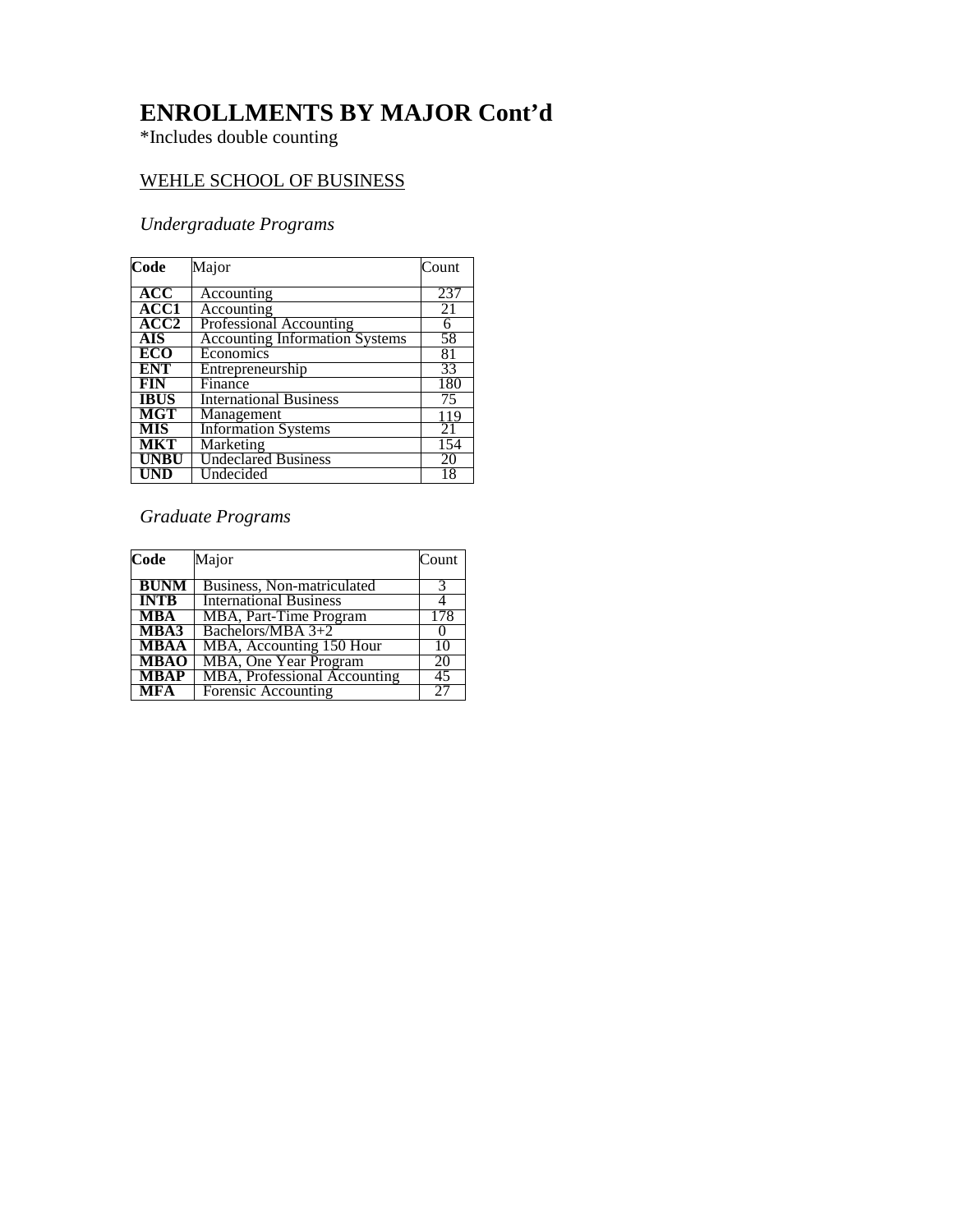## **CREDIT HOURS BY DEPARTMENT AND SCHOOL** Fall 2014 Credit Hours

|                                            |            |                 |                  | $%$ of                      | $%$ of                   |
|--------------------------------------------|------------|-----------------|------------------|-----------------------------|--------------------------|
| <b>Department</b>                          | Undergrad  | <b>Graduate</b> | <b>Total</b>     | <b>School</b>               | <b>College</b>           |
| Animal Behavior, Ecology, & Conservation   | 885        | 286             | 1171             | 3.8%                        | 2.25%                    |
| Biology                                    | 2458       |                 | 2458             | 8.1%                        | 4.72%                    |
| Chemistry                                  | 1548       |                 | 1548             | 5.1%                        | 2.97%                    |
| Classics                                   | 549        |                 | 549              | 1.8%                        | 1.05%                    |
| <b>Communication Studies</b>               | 2337       | 156             | 2493             | 8.2%                        | 4.78%                    |
| <b>Computer Science</b>                    | 704        |                 | 704              | 2.3%                        | 1.35%                    |
| English                                    | 2388       |                 | 2388             | 7.8%                        | 4.58%                    |
| English as a Second Language (ESL)         | 111        |                 | 111              | 0.4%                        | 0.21%                    |
| Fine Arts                                  | 1269       |                 | 1269             | 4.2%                        | 2.44%                    |
| <b>First Year Seminar</b>                  | 1383       |                 | 1383             | 4.5%                        | 2.65%                    |
| History                                    | 2179       |                 | 2179             | 7.1%                        | 4.18%                    |
| Mathematics & Statistics                   | 2342       |                 | 2342             | 7.7%                        | 4.49%                    |
| <b>Military Science</b>                    | 372        |                 | $\overline{372}$ | 1.2%                        | 0.71%                    |
| Modern Languages                           | 984        |                 | 984              | 3.2%                        | 1.89%                    |
| Philosophy                                 | 2670       |                 | $\frac{2670}{ }$ | 8.8%                        | 5.12%                    |
| Physics                                    | 532        |                 | 532              | 1.7%                        | 1.02%                    |
| <b>Political Science</b>                   | 1104       |                 | 1104             | 3.6%                        | 2.12%                    |
| Psychology                                 | 2159       |                 | 2159             | 7.1%                        | 4.14%                    |
| Religious Studies & Theology               | 2254       |                 | 2254             | 7.4%                        | 4.33%                    |
| Sociology, Anthropology & Criminal Justice | 1841       |                 | 1841             | 6.0%                        | 3.53%                    |
| Undeclared                                 |            |                 | $\bf{0}$         | $0.0\%$                     | $0.00\%$                 |
| <b>Arts &amp; Sciences</b>                 | 30069      | 442             | 30511            | 100%                        | 58.6%                    |
|                                            |            |                 |                  |                             |                          |
|                                            |            |                 |                  | $%$ of                      | $%$ of                   |
| <b>Department</b>                          | Undergrad. | <b>Graduate</b> | <b>Total</b>     | <b>School</b>               | College                  |
| Counseling & Human Services                |            | 1168            | 1168             | 11.3%                       | 2.2%                     |
| Teacher Education (1)                      | 1567       | 774             | 2341             | 22.6%                       | 4.5%                     |
| Graduate Education & Leadership            | 543        | 3586            | 4129             | 39.8%                       | 7.9%                     |
| Kinesiology                                | 1440       | 549             | 1989             | 19.2%                       | 3.8%                     |
| Office of Professional Studies (2)         |            | 751             | 751              |                             |                          |
| <b>Education &amp; Human Services</b>      | 3550       | 6828            | 10378            | 7.2%<br>100%                | 1.4%<br>19.9%            |
|                                            |            |                 |                  |                             |                          |
|                                            |            |                 |                  |                             |                          |
|                                            |            |                 |                  | $\overline{\% \text{ of }}$ | $\overline{^{0}/_{0}$ of |
| <b>Department</b>                          | Undergrad. | <b>Graduate</b> | <b>Total</b>     | <b>School</b>               | College                  |
| Accounting                                 | 1548       | 1016            | 2564             | 24.5%                       | 4.9%                     |
| Economics & Finance                        | 3057       | 523             | 3580             | 34.2%                       | 6.9%                     |
| <b>Graduate Business Programs</b>          |            |                 |                  |                             |                          |
| Management                                 | 1884       | 639             | 2523             | 24.1%                       | 4.8%                     |
| Marketing & Information Systems            | 1486       | 330             | 1816             | 17.3%                       | 3.5%                     |
| <b>Wehle School of Business</b>            | 7975       | 2508            | 10483            | 100.0%                      | 20.1%                    |
|                                            |            |                 |                  |                             |                          |

|                                     |              |          |              | $%$ of | $%$ of  |
|-------------------------------------|--------------|----------|--------------|--------|---------|
| Department                          | Undergrad.   | Graduate | <b>Total</b> | School | College |
| Unaffiliated-Emersion Courses-Misc. | 736          |          | 736          |        | 1.4%    |
| <b>CANISIUS COLLEGE</b>             | <b>42330</b> | 9778     | 52108        |        |         |

*(1)Starting in 2012 (201230) "Adolescence Ed". & "Education" are Combined in "TeacherEducation". (2) Office of Professional Studies is a Department in Education & Human Services.* 

**Any gross total differences due to program rounding.**